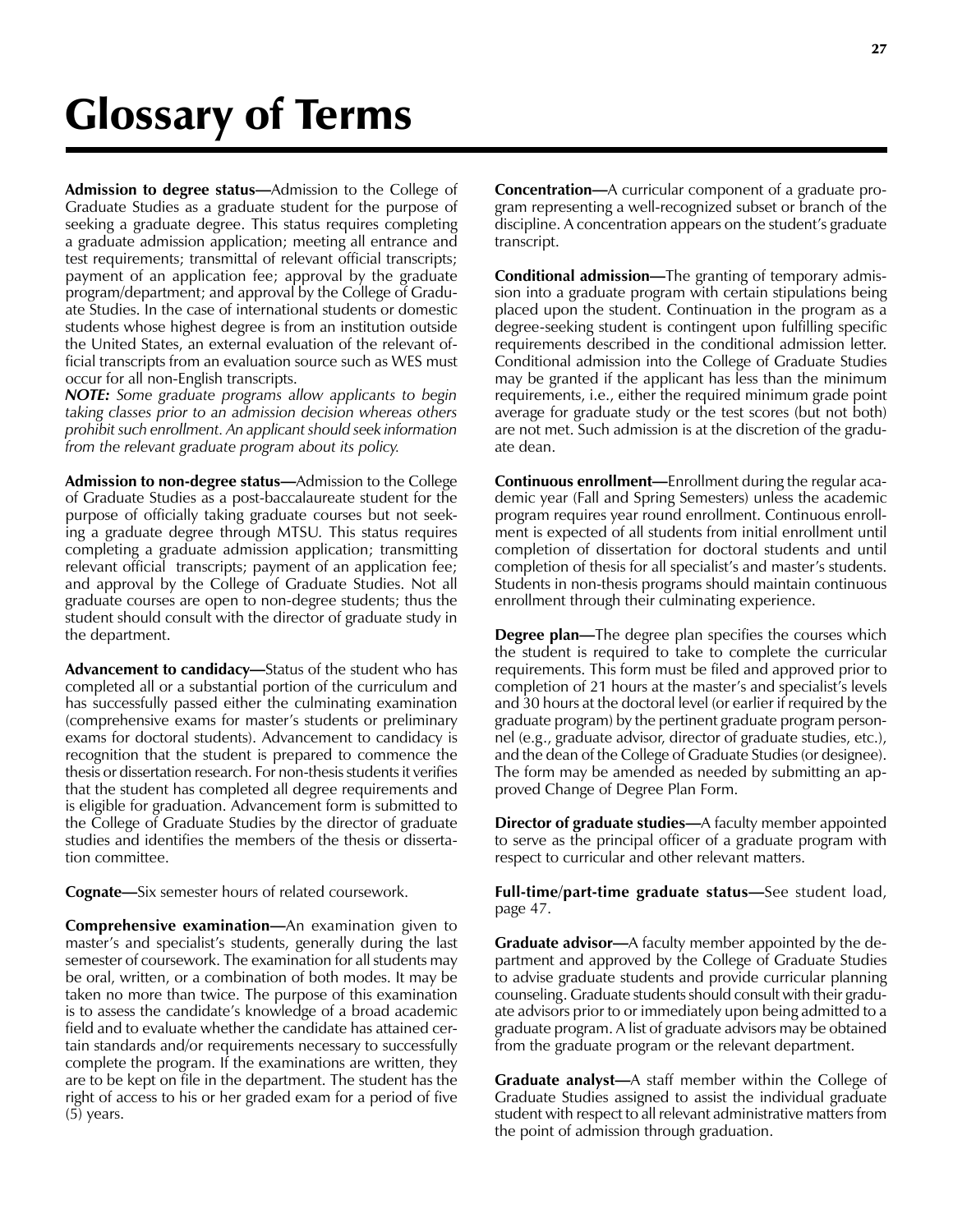**Graduate status—**Status whereby a post-baccalaureate student is declared eligible to enroll in graduate courses at MTSU. The granting of graduate status does not necessarily mean that one has been admitted to a graduate program. (Also see hold and admission.)

**Graduation requirements—**Those academic and other requirements necessary for successful completion in order to be eligible for receipt of the degree. In general, the requirements in existence at the time of matriculation are those which must be fulfilled. These requirements are listed in the graduate catalog of that year. Changes in a graduate curriculum may occur while a student is enrolled. If so, the student will have the option of fulfilling the new requirements or following the original plan in existence at the time of matriculation. This is subject to "stop-out" limitations and course availability. (See stop-out.)

**Hold—**A block placed on registration (or transcripts). For example, a registration hold will be placed on all non-admitted, degree-seeking applicants having graduate status after their first semester.

**Intent to graduate—**Indication that the candidate is planning to complete all degree requirements during the current term. An Intent to Graduate Form must be filed by the candidate **by the date listed on the College of Graduate Studies Web site for the semester of planned graduation**. This authorizes release of the student's file for final evaluation and authorizes information to be collected for issuance of the diploma.

**Major—**A field of study representing a well-recognized discipline in which a graduate program is offered. A major appears on the student's graduate transcript.

**Major professor—**The faculty member providing the primary scholarly research mentorship to the graduate student. The major professor serves as the director or chair of the thesis or dissertation committee.

**Matriculation—**The first semester of enrollment after admission to a graduate program.

**Minor—**A freestanding curricular component of a graduate program representing an academic discipline. This designation verifies that scholarly expertise in the minor field has been achieved in addition to that attained in the major discipline.

**Plagiarism—**The use or reproduction of material from another person's work (e.g., publications, productions, or intellectual property) without revealing the source and/or clearly acknowledging the degree of dependency. If materials are reproduced verbatim from another source, or even reproduced in large part with only minor modification, proper citation **must** occur. To avoid allegations of plagiarism, clearly cite the source and use quotations marks to identify the excerpts, or clearly acknowledge the source by indenting and single-spacing the reproduced selections.

**Preliminary examination—**The second of a set of doctoral examinations which are taken at the end of coursework and are preliminary to entering the dissertation phase. Preliminary examinations may be both written and oral and are inclusive of coursework and supplementary readings. Students should consult with their advisors as to the individual program policy on timing and content of examinations.

**Qualifying examination—**An examination given to doctoral students to assess the level of mastery of knowledge in the discipline and to determine if the student is qualified to continue as a candidate for the doctoral degree. Individual programs often require the successful completion of the qualifying examination after the first year of the doctoral program. Students should consult with their advisors as to the individual program policy on timing and content of examinations. Written portions of the examination are to be kept on file in the department for a period of five (5) years, and the student has the right of access. Passing the examination is a milestone in academic achievement by a doctoral student.

**Prerequisites—**Courses which are required for completion in order to provide the necessary academic background for subsequent graduate coursework. Prerequisites are determined and monitored by the individual graduate program.

**Readmission (reenrollment)—**Applications for readmission must be filed if a graduate student fails to maintain continuous graduate enrollment. If granted, the student may reenroll for the identified term. Readmission, if granted, is based on competitiveness with current applicants and is not guaranteed. The department or program should be consulted for its readmission policy.

**Repeat policy**—The number of graduate courses possible for repetition for the purpose of grade replacement is limited to two. These two courses may not exceed 8 credit hours.

**Satisfactory progress—**Successful advancement of a student toward his/her degree objective in the judgment of the faculty and dean of the College of Graduate Studies. To be deemed as making satisfactory progress, a graduate student must maintain a cumulative GPA of 3.00 (3.25 in doctoral programs) or greater and **must** successfully complete sufficient and appropriate graduate courses. These graduate courses must apply toward the graduate curriculum in a manner consistent with completion of the degree objective and within the established time limit.

**70/30 Rule—**A curricular stipulation for master's degree candidates specifying that no more than 30 percent of the total degree hours may be dually listed as undergraduate/graduate hours. Candidates with more than 30 percent of the degree program dually listed as undergraduate/graduate hours cannot graduate until the balance is attained. Normally, no more than 3 credits of thesis research (course 6640) will be applied toward the minimum degree hour requirement. Careful curricular planning in consultation with the graduate advisor is essential.